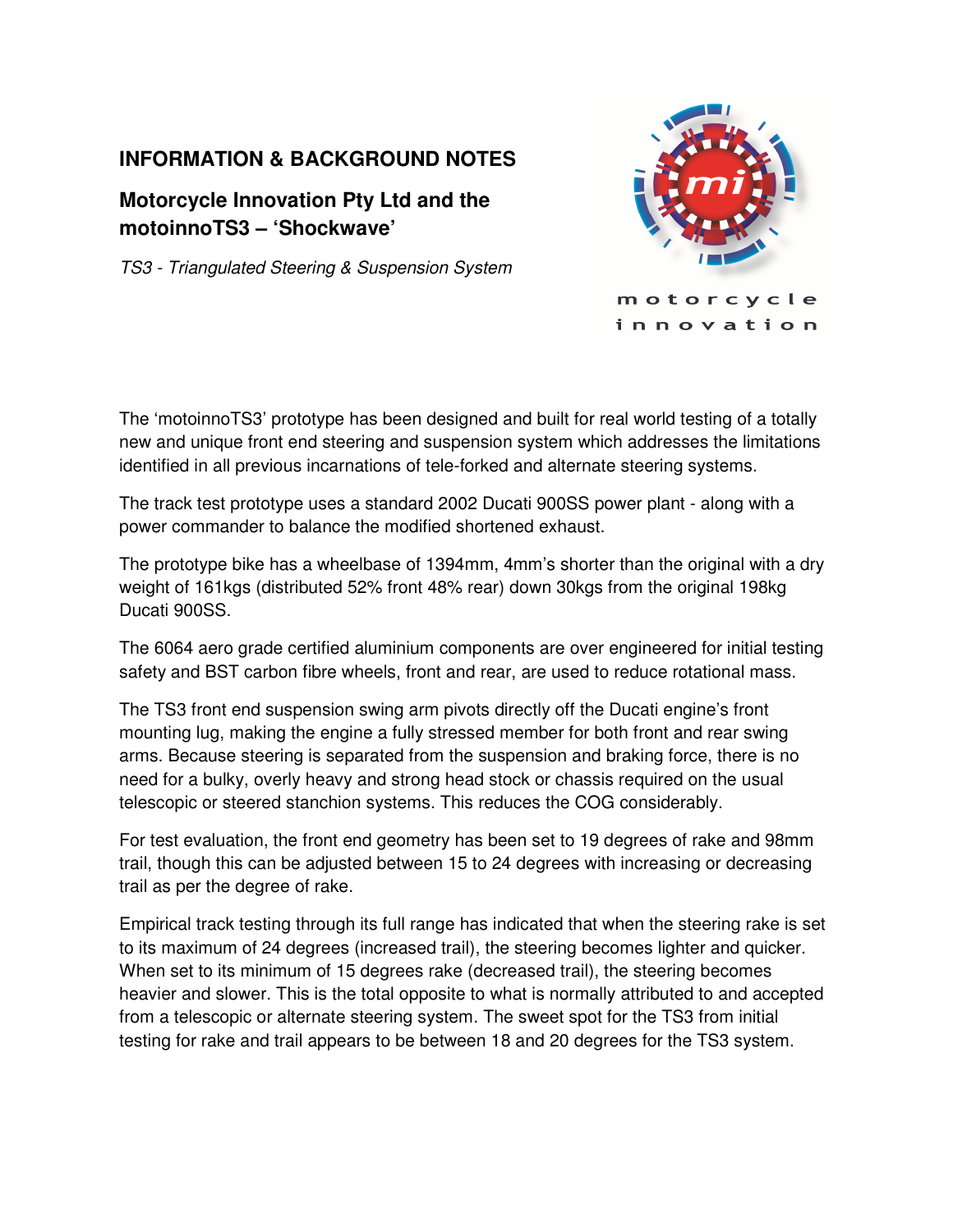Note: Data so far collected incorporates the disparities of over engineered components – at least two millimetres of structural mass from every component needed to construct the TS3 prototype can and will, be deleted from the system to build the final unit. Mass weight of the TS3 can also be enormously reduced from its current 161 kg (dry) using new structural designs and the extensive use of carbon fibre composites and titanium components in the final production version of the bike, where the critical mass and chassis weight can be reduced by at least 40 to 60kgs.

This weight saving could bring the overall weight of the bike down to as little as 110kgs while still being able to safely carry many hundreds of times its own weight.

Pro-dive and anti-dive capabilities of the system can be adjusted over a wide range – from complete 100% dive to mimic any form of telescopics steered stanchion unit, to totally neutral – zero dive under braking, to having the front end lift up to100% under braking, or combinations of any of the above while still retaining the majority of suspension for further road anomalies.

The TS3 system is very flexible in its patent application, but only a small amount of adjustment will be initially available on production models as too much adjustment can be detrimental to the bikes setup under the hands of non-developmental engineers – we don't want to open that can of worms for novice and day to day riders.

The TS3 steering geometry also has 54 degrees left to right turn (27 degrees to the left and 27 degrees to the right from centre) which is way above the standard 38 degree left to right turn (19 degrees left to right from centre) at the headstock for a sports bike and streets ahead of any alternate front end system.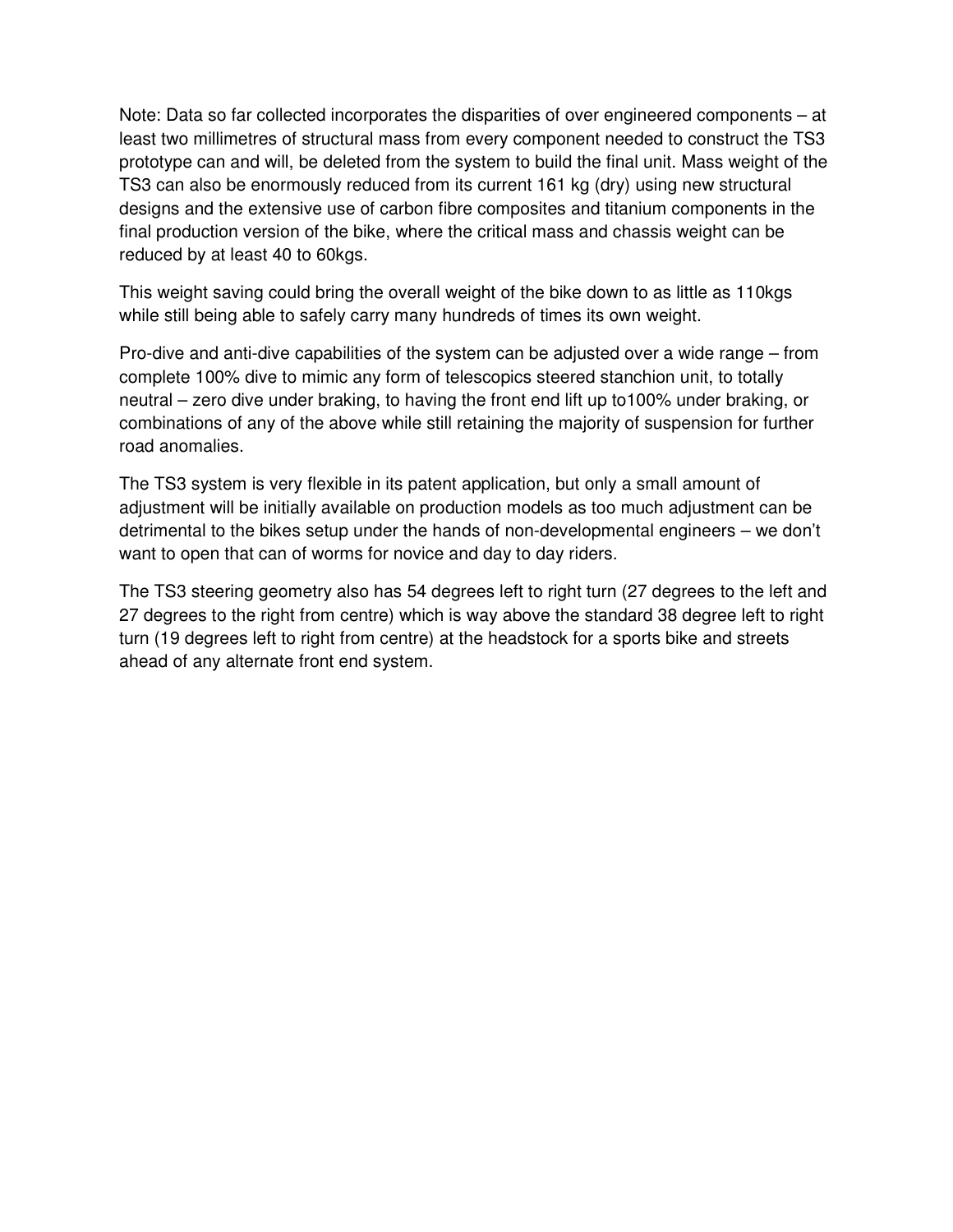## **PROTOTYPE SPECIFICATIONS:**

## **Engine:**

Configuration: VTwin Air cooled 2002 Ducati 900SS

## **Transmission:**

Type: 6 speed

Clutch: Dry (no slipper)

Final Drive: Chain

## **Chassis:**

Frame and swing arm materials: Billet CNC - German Certified 6064 aluminium

Subframes: Tubular chrome-moly

Rake: 15 to 24 degrees – incremental adjustable

Trail: 98mm at 19 degree rake – variable at other rake angles.

Pro-Dive/Anti-Dive: Variable to suit – from minus 100 (full pro dive) through 0 (no dive – flat suspension) to positive 100 (full anti dive).

Steering: Scissor (shear) link Hub-Centre Steer.

#### **Suspension:**

Front: Single Afco T2 Fully adjustable (compression and rebound)

Rear: Single Afco T2 Fully adjustable (compression and rebound)

#### **Wheels/Tyres:**

Wheels: Front and Rear BST Carbon Fibre.

Tyres: Pirelli Diablo Rosso

Front: 120/70ZR/17 (58W)

Rear: 180/60ZR/17 (72W)

#### **Brakes:**

Front: Twin 320 disc Brembo 4 pot callipers

Rear: Single 220 disc. Brembo 2 pot calliper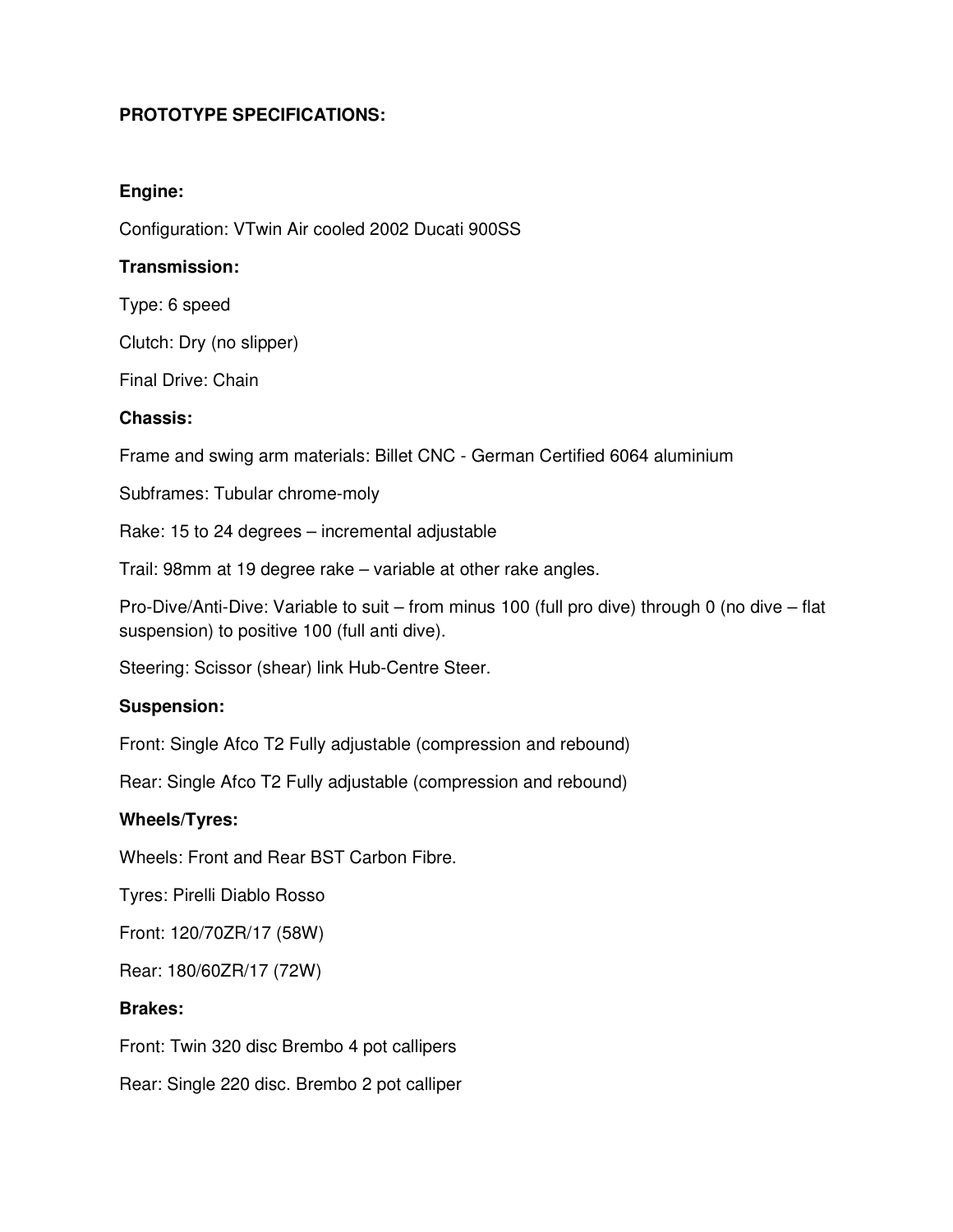## **Dimensions:**

Weight: 161kgs (oil and half tank of fuel) - Weight confirmed.

Seat height: 820mm

Max width 710mm

Max height 1140mm – at front fairing.

Wheelbase 1394mm.

Fuel capacity - standard as per 900 SS

## **Performance:**

Fuel Consumption – N/A

Top Speed – standard as per 900 SS

## **Contact & Sales Info**

ray@motorcycleinnovation.com

colin@motorcycleinnovation.com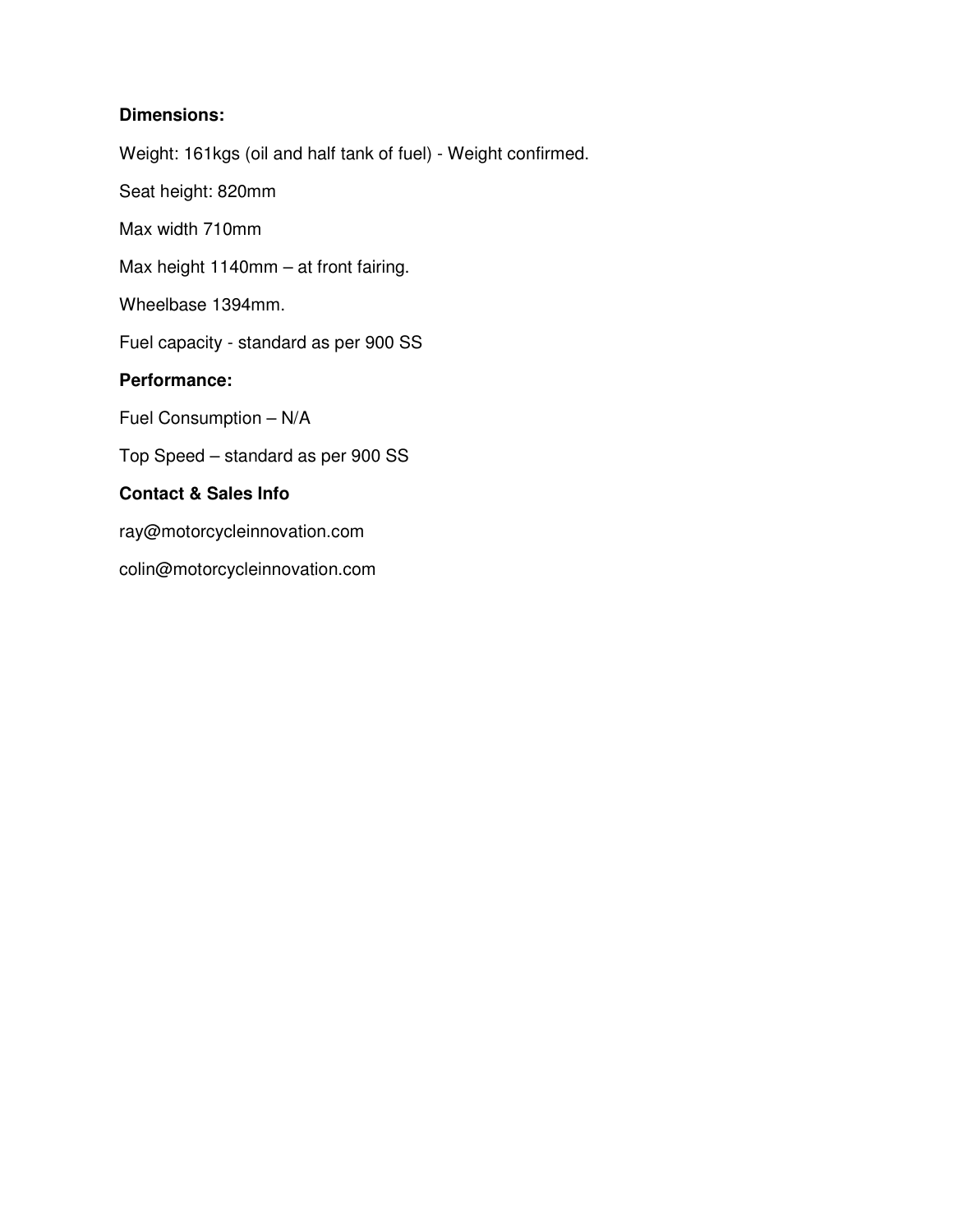## **DEVELOPMENT**

The TS3 bike was developed over a 10 year design stage to get the front end geometry working. In July of 2008 CAD designs and FEA simulations on components were started and approved CNC parts were then produced through 2009 - 2010 culminating in the current components being flawlessly crafted by Brisbane based CNC fabricator, Gordon (Ghillie) Gilmour to complete the bike in 2011.

The bike was finally assembled by Sydney engineer Arthur Spink, whose company MecFX builds all forms of complex machinery for the Film and TV industry.

Further design improvements were implemented during 2014 – 2015, again with the CNC skills of Ghillie and his team at Zeico Pty Ltd.

Initial track testing of the bike's new system was started in November 2011 and improvements have continuously been developed as results were acquired.

Suspension setup was conducted by MotoGP race expert and guru Warren Willing in 2012 to produce a consistent, compliant and stable front and rear end platform.

Patent pending status for the IP has been secured as of December 2012 as well as PCT status in 2013 with the help of a Federal Government - Commercialisation Australia - Skills and Knowledge grant.

On track testing has provided MCI with empirical data that consistently shows the new front end gives the prototype the ability to enter a corner smoother and faster with a very much reduced flip flop counter steer action to begin the turn. It has been proven to maintain a greater corner speed with a higher rate of turn for less lean and can be picked up out of a corner faster without running wide either on or off the throttle – all with less input from the bike and less fatigue on the rider. The front end also appears to be immune from front wheel and king pin oscillation harmonics that can upset normal suspension, including under heavy braking.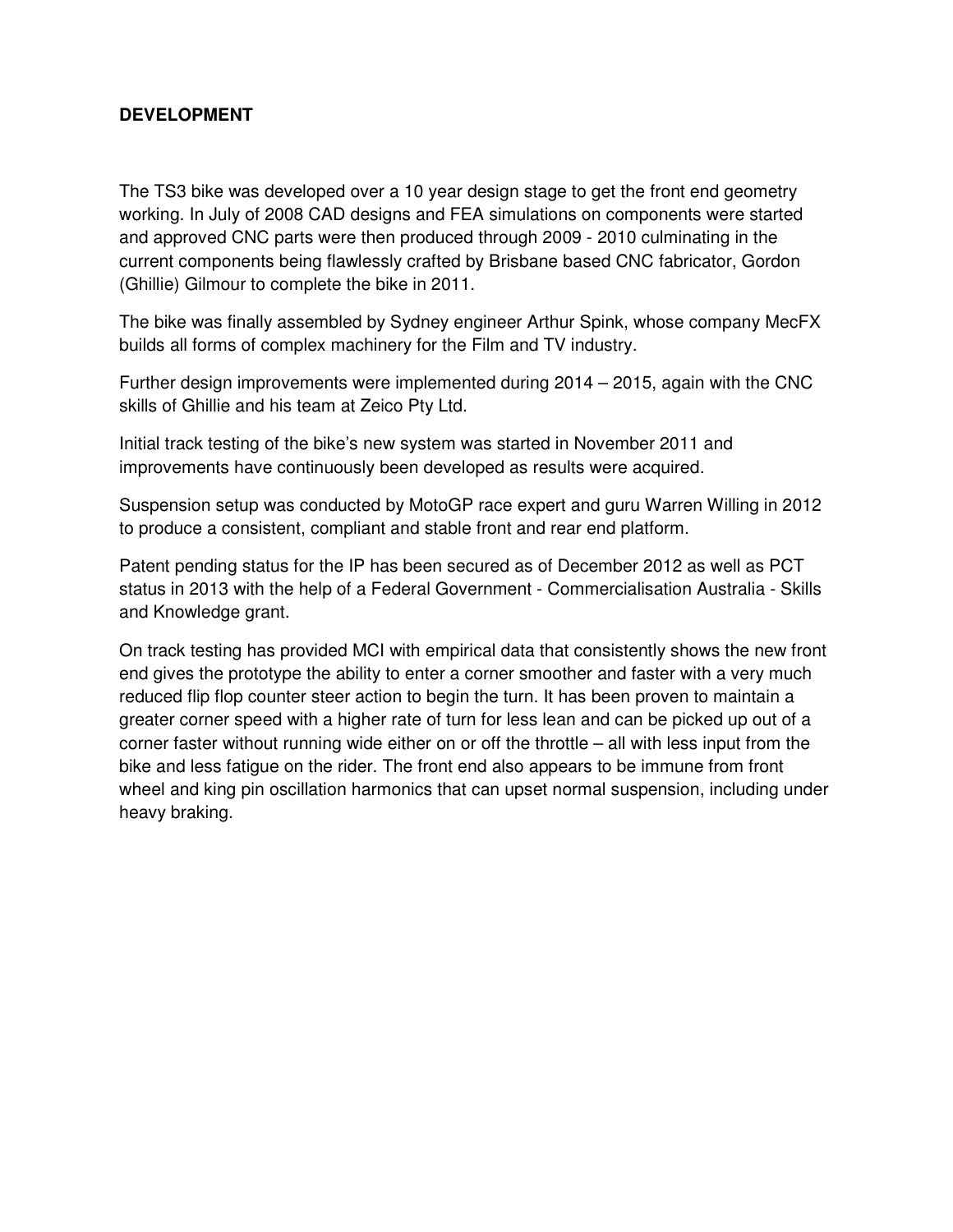**MOTORCYCLE DYNAMICS** – What we know and what we are discovering.

Telescopic forks are plagued with well-known problems including – stiction (fork bending and compression friction), fork collapse under heavy braking, inconsistent steering geometry in braking and acceleration, long shock load path from the front wheel to the COG of the motorcycle, etc...the list goes on.

The biggest problem with telescopic forks (any steered stanchion system really), including the Telelever, Duolever or any other form of front end, including many past HCS, is oscillation harmonics – this is a sometimes imperceptible vibration frequency that unsettles the front end of the bike. It is only really being recognised today because of newly available technology that is able to recognise and analyse this phenomenon.

The most well-known of these frequency harmonics, because it is the most violent and obvious to observe, is displayed in the dreaded tank slapper, that can be lethal if left to run its course, but similarly, many smaller frequencies can also lead to instability as well, like the loss of the front end into a corner – as in a common front end low side.

On all bikes with the steering kingpin (steering axis) set or held above the front wheel and retaining any form of stanchions that hold the front wheel axle, oscillation harmonics will occur to some degree or another.

This harmonic behaviour is because these stanchions act as unbalanced (760mm or 30 inch) levers in the case of some telescopic forks), that flex both horizontally and laterally when the front wheel encounters either a road force deflection through the tyre or braking forces are applied to the contact patch in any or multiple scenarios such as inline acceleration, corner lean or braking. These forces are usually multiplied 3 fold to the steering headstock before traveling down to the COG of the machine.

HCS systems can overcome the majority of these vibrational frequencies by separating steering from suspension and braking and by placing the steered kingpin in the centre of the front wheel – hence the term Hub-Centre Steer.

Depending on the HCS design and geometric configuration, large amounts of these forces on the kingpin can be reduced and redirected to the centre of gravity of the motorcycle in a shorter path than on conventional steered front end systems.

However there are still substantial loads placed on these kingpins at the centre of the wheel hub that create oscillation harmonics due to the 600mm (25 inch) diameter of the front wheel that surrounds it.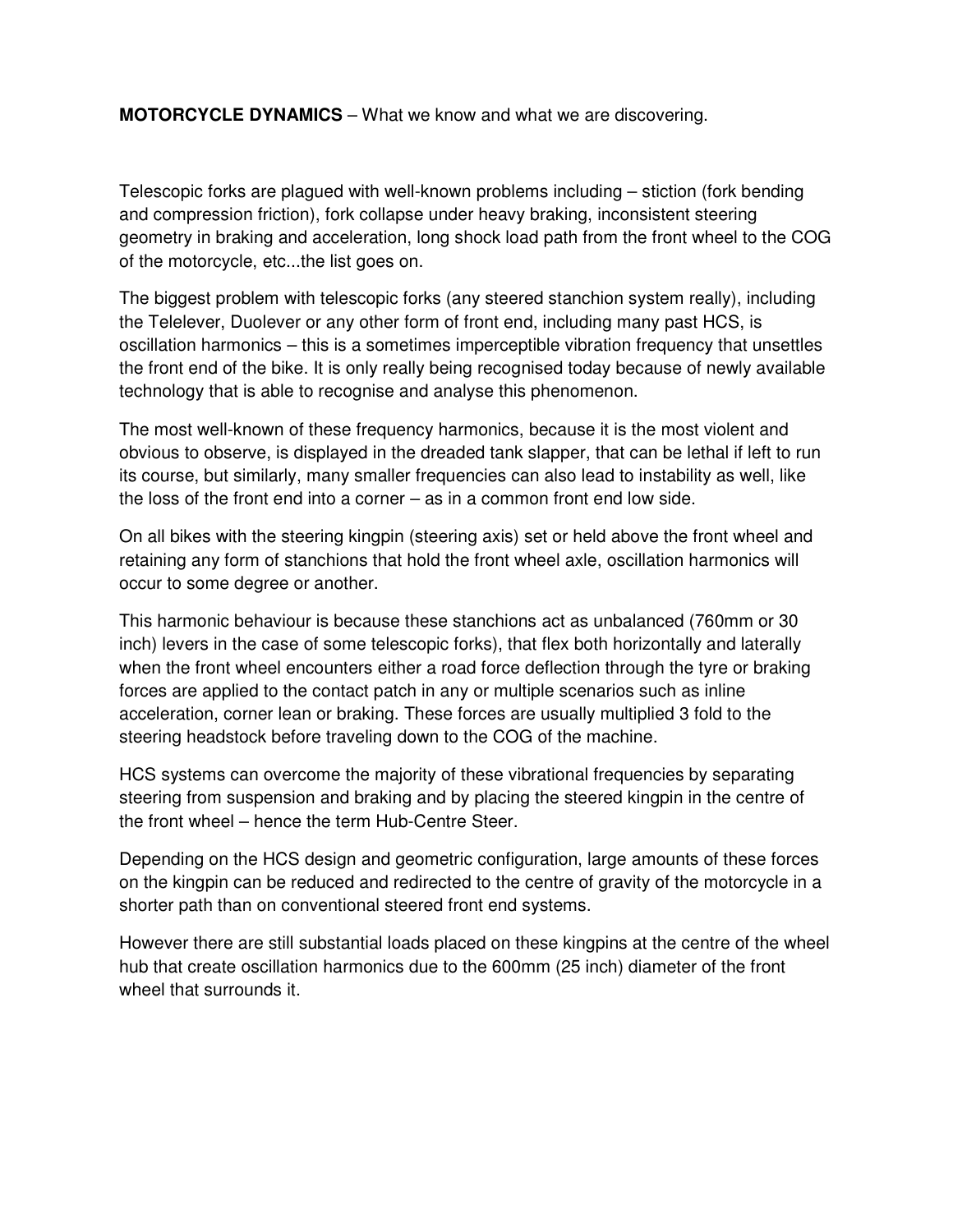## **Here's where the TS3 technology comes into its own.**

The TS3 is the only system that has a virtual king pin that starts at the contact patch of the tyre, travels through the hub centre along the steering axis and ends above the front wheel. The whole system is perfectly triangulated from the wheel axle back to the suspension arms and then to a point above the front wheel, making it incredibly strong and reducing any chance of oscillation harmonics from the wheel or the king pin, to almost zero.

Combine this with its separated steering from suspension and offset parallelogram swing arms that keep rake and trail geometry constant throughout the suspension travel and the inbuilt pro-dive/anti-dive and rake and trail adjustment capabilities and you have a pretty impressive front end platform without any corner lean issues inherent in previous HCS systems.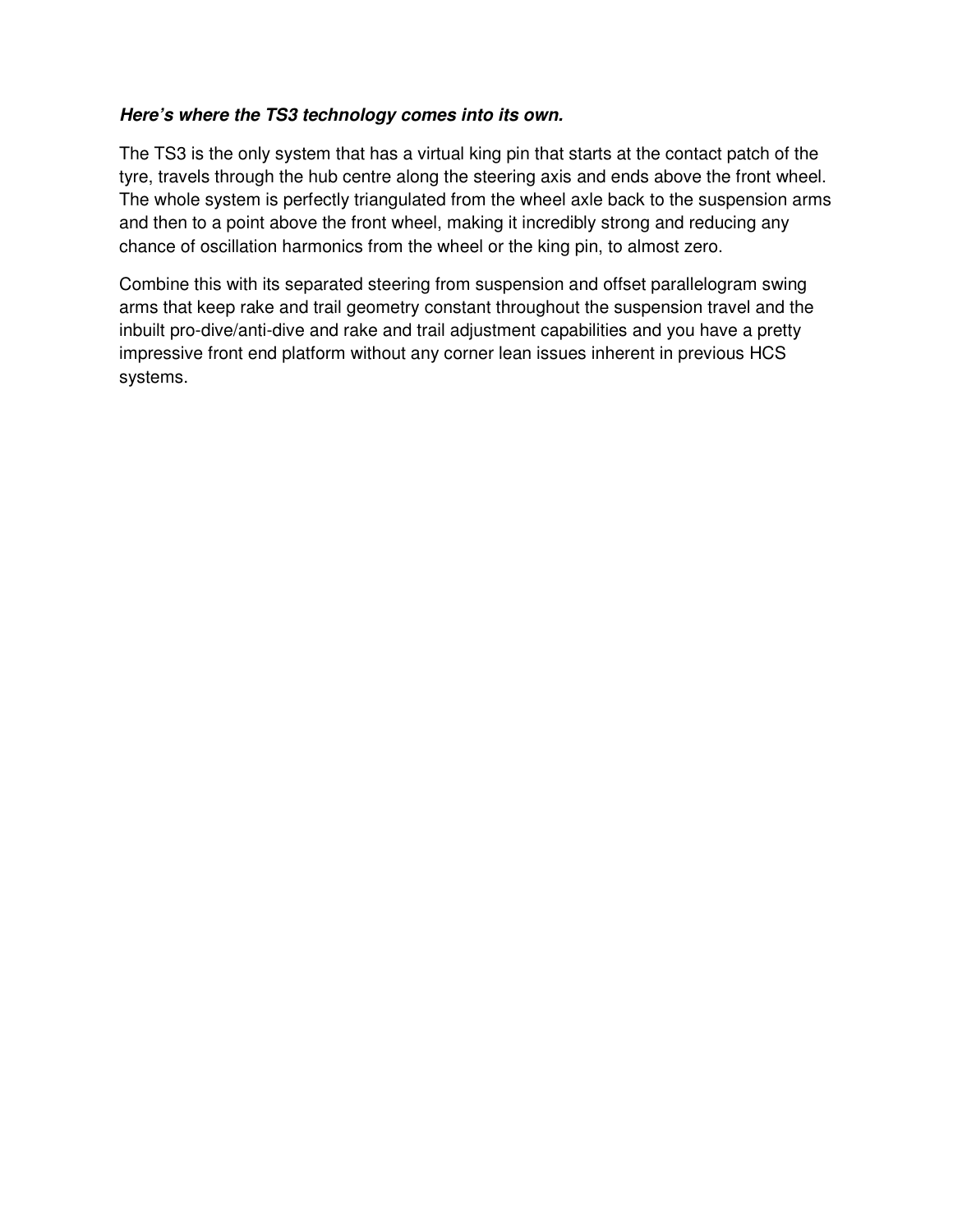## **MOTOINNO AS A BRAND: World-wide, exotic, motorcycle market sales:**

The next engine to be used as the base model for motoinno's branded bikes will be the Ducati Testastretta 11 degree water cooled 2014 Monster 1200 power plant.

Even though this engine is down on horse power compared to other high performance Ducati engines – only around150 bhp compared to the top end 200 bhp SuperLeggara - the MCI designed bikes power to weight ratio will easily make up for this lack of horse power and this engine has great midrange torque, exactly what is needed for a well-balanced motorcycle that is safe and fun to ride. The Testastretta engine retains all the necessary hard points (and actually has more) to be able to put the design of the TS3 straight into production.

Other engines are being considered including inline triples (Triumph and MV Augusta etc), Japanese inline fours, and other V-twin (Rotax and KTM etc) units as well as electric powered versions that are in the pipeline.

Structural Carbon fibre composites will become a feature of future designs of the motoinno brand as the use of advanced materials will enable sculpted design shapes that aid in weight savings, strength, aerodynamics and overall beauty of the machine.

Being a boutique manufacturer (like Confederate out of the USA) and depending on what the client wants as a 'one off' design, including choice of engine, to suit his or her needs, motoinno unit prices will start from AUS \$150,000 and upwards depending on complexity and material costs. These will be "Rolls Royce" machines made on very limited and collectable runs.

All running gear, chassis, steering, swing arms, fairings, tank, shock absorbers, wheels, braking system, brake and clutch levers and systems will be up-spec'd to the highest possible quality components, including carbon composites and down to all titanium nuts and bolts and critical load bearing components, to make this a much sort after high prestige machine.

Motorcycle Innovation Pty Ltd is currently seeking an equity partner to enable the licencing of its IP to major manufacturers and to undertake a comprehensive apparel and accessories design and marketing campaign.